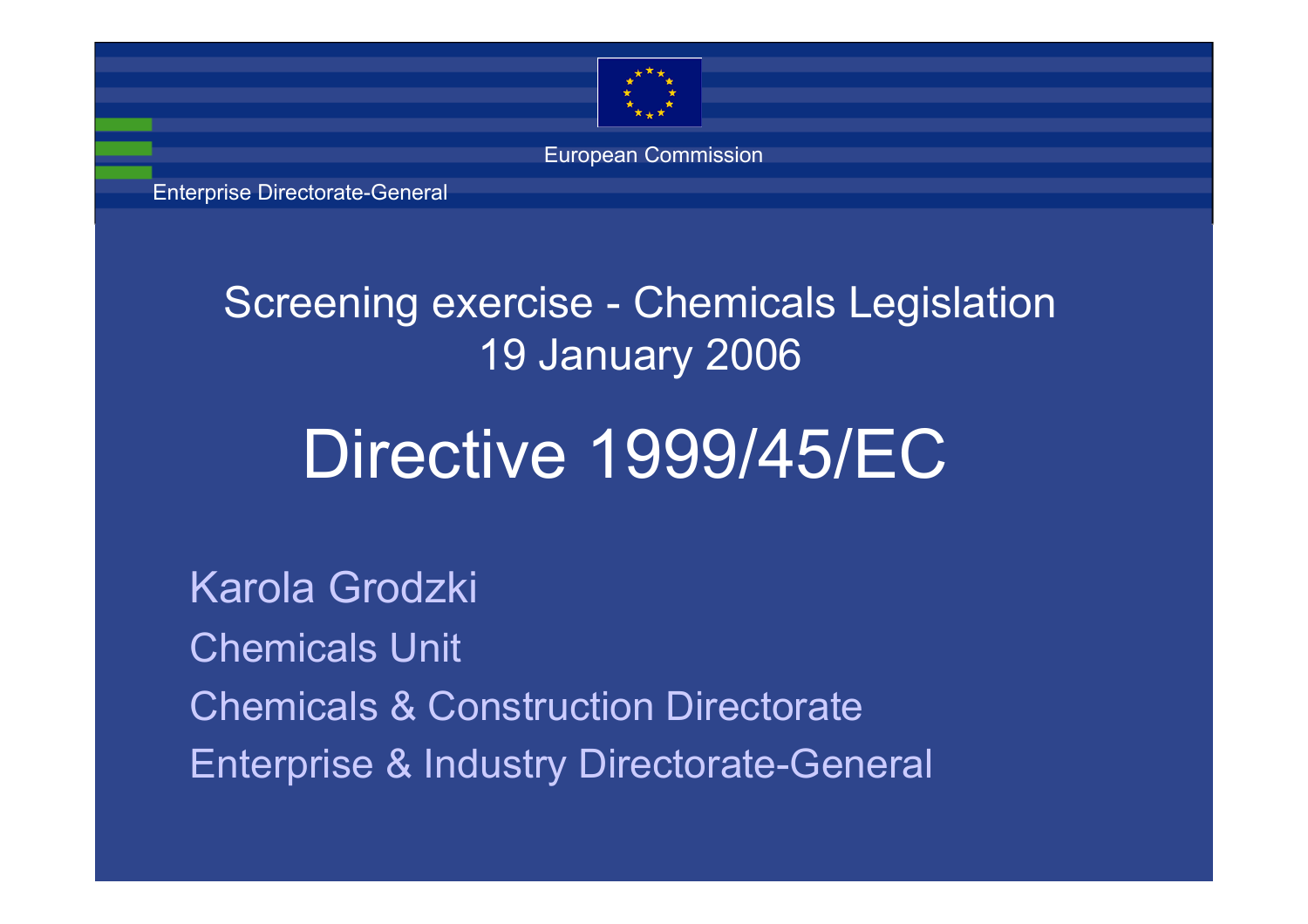## Objectives of the Directive

## establishes provisions for the

- classification,
- packaging &
- labelling

## of **dangerous** preparations

• specific provisions for certain preparations not classified as dangerous under the DPD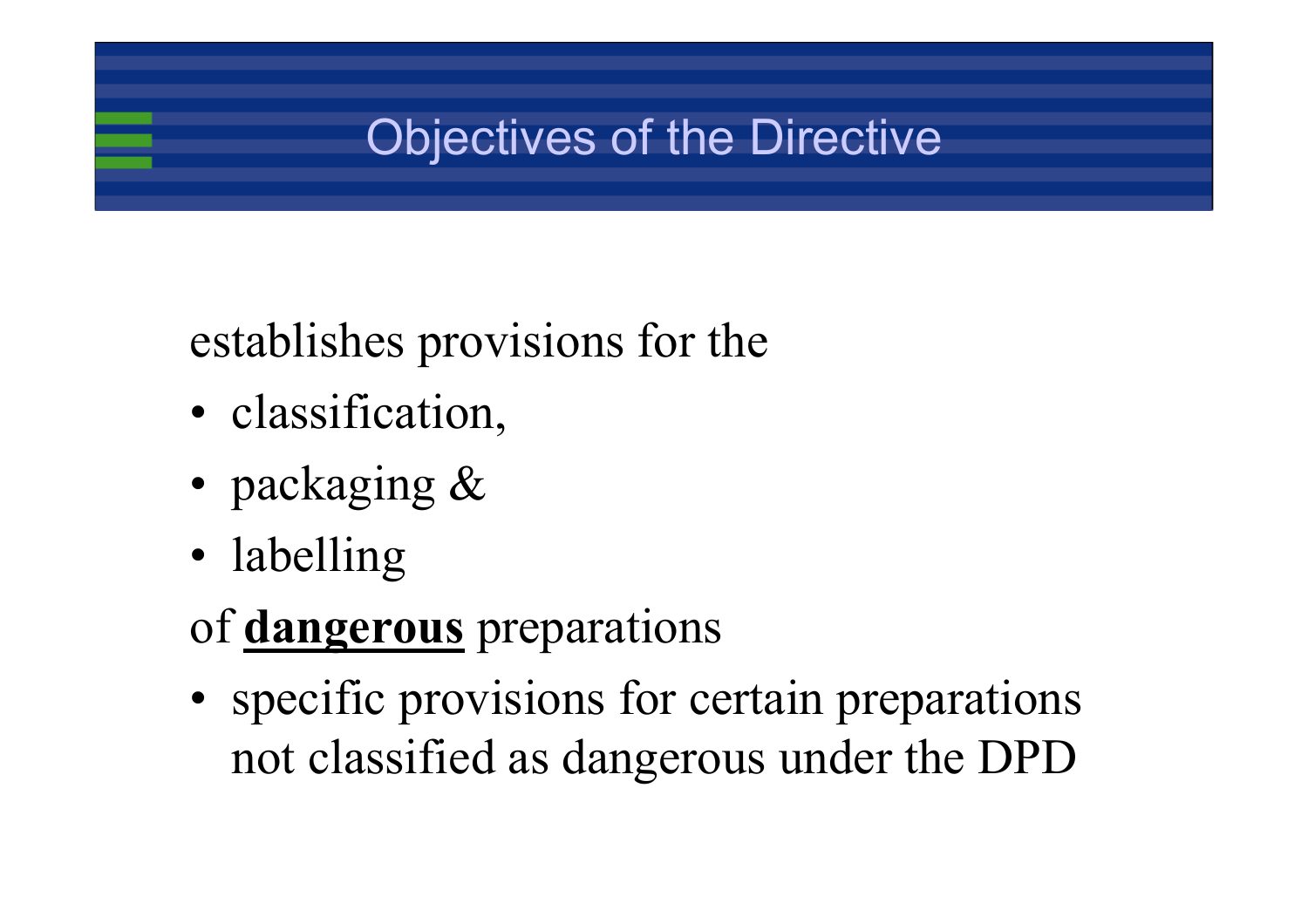

applies to

• preparations which contain at least one dangerous substance (what a dangerous substance is, is defined in Article 2)

&

- • preparations which are considered dangerous within the meaning of Article
	- 5 (physical-chemical),
	- 6 (health) or
	- 7 (environment)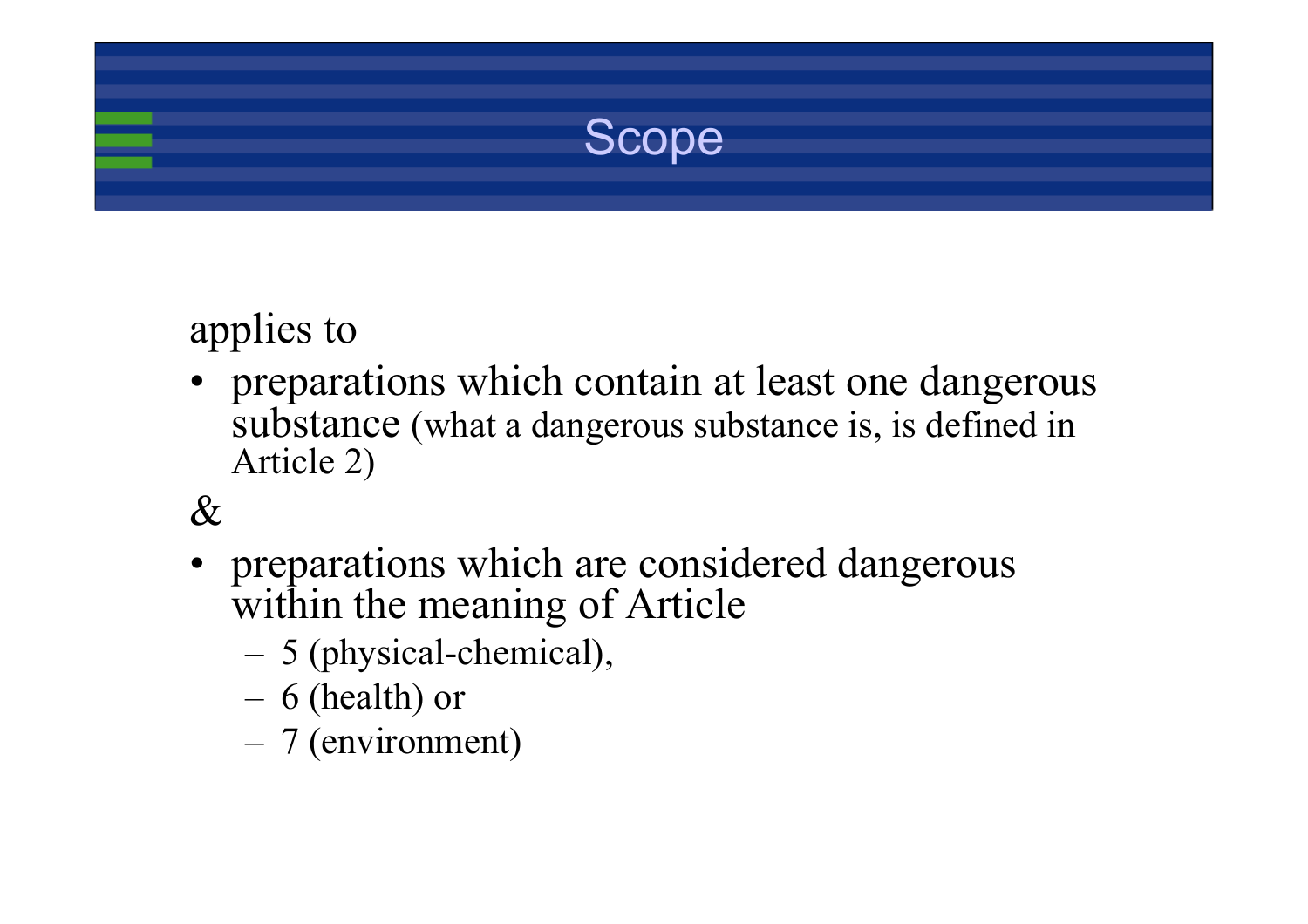

- medical products for human or veterinary use (a.c.b. Dir 65/65/EEC)
- cosmetic products (a.c.b. Dir 76/768/EEC)
- •waste (a.c.b. Dir 75/442/EEC & 78/319/EEC)
- foodstuffs & animal feeding stuffs
- preps containing radioactive substances (a.c.b. Dir 80/836/Euratom)
- medical devices which are invasive or used in direct physical contact with the human body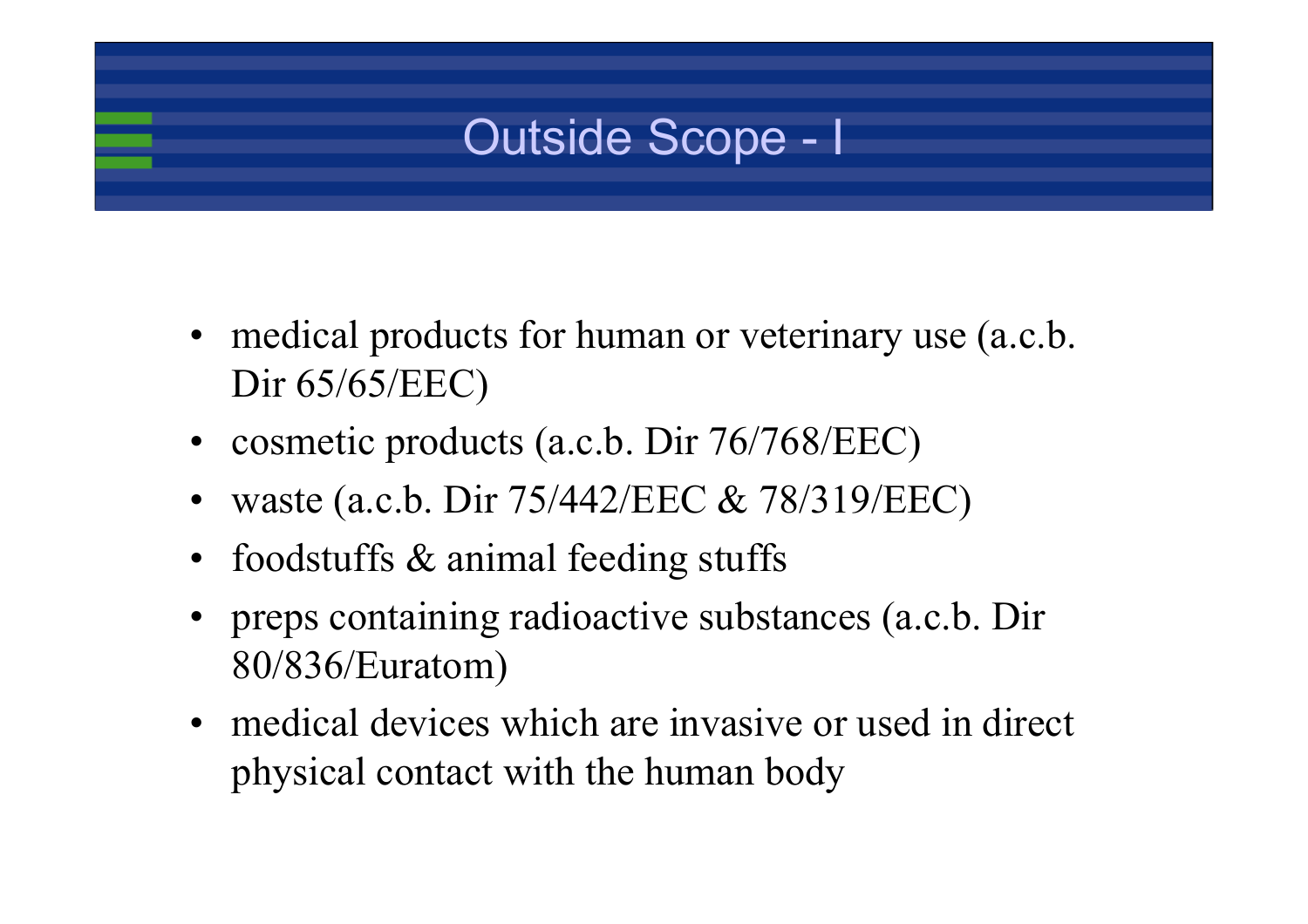### Outside Scope - II

- carriage of dangerous preparations by rail, road, inland waterway, sea or air
- preparations in transit (under customs supervisions) provided they don't undergo any treatment or processing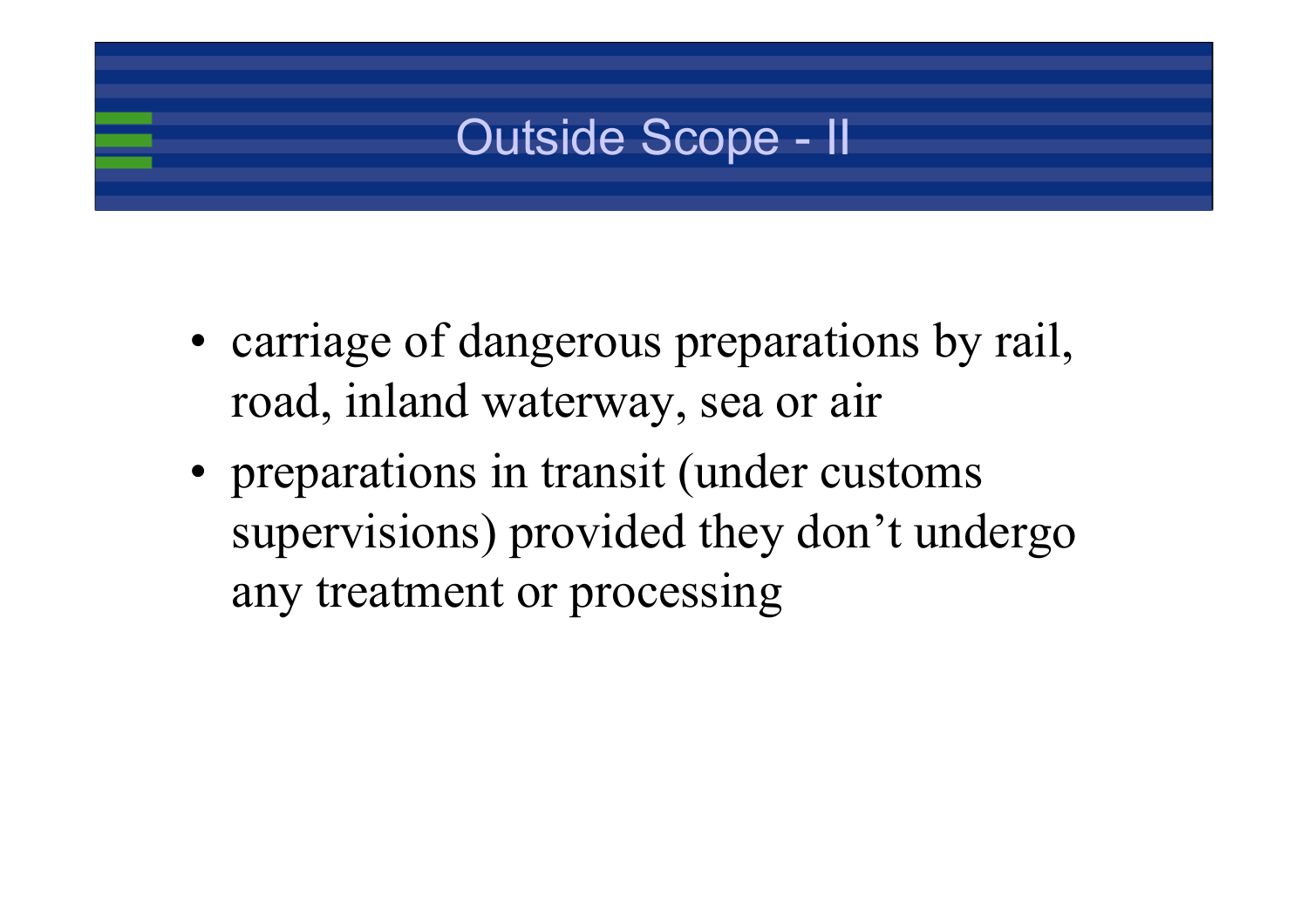## Dangerous substances to be considered

- listed in Annex I to Dir 67/548/EEC
- listed in ELINCS (European List of Notified Chemical Substances)
- classified and labelled in accordance with (Dir 67/548/EEC)
	- Article 6 provisionally self-classification by manufacturer / distributor / importer
	- Article 7 full notification but not yet in ELINCS
	- Article 8 reduced notification
	- Article 14 follow-up information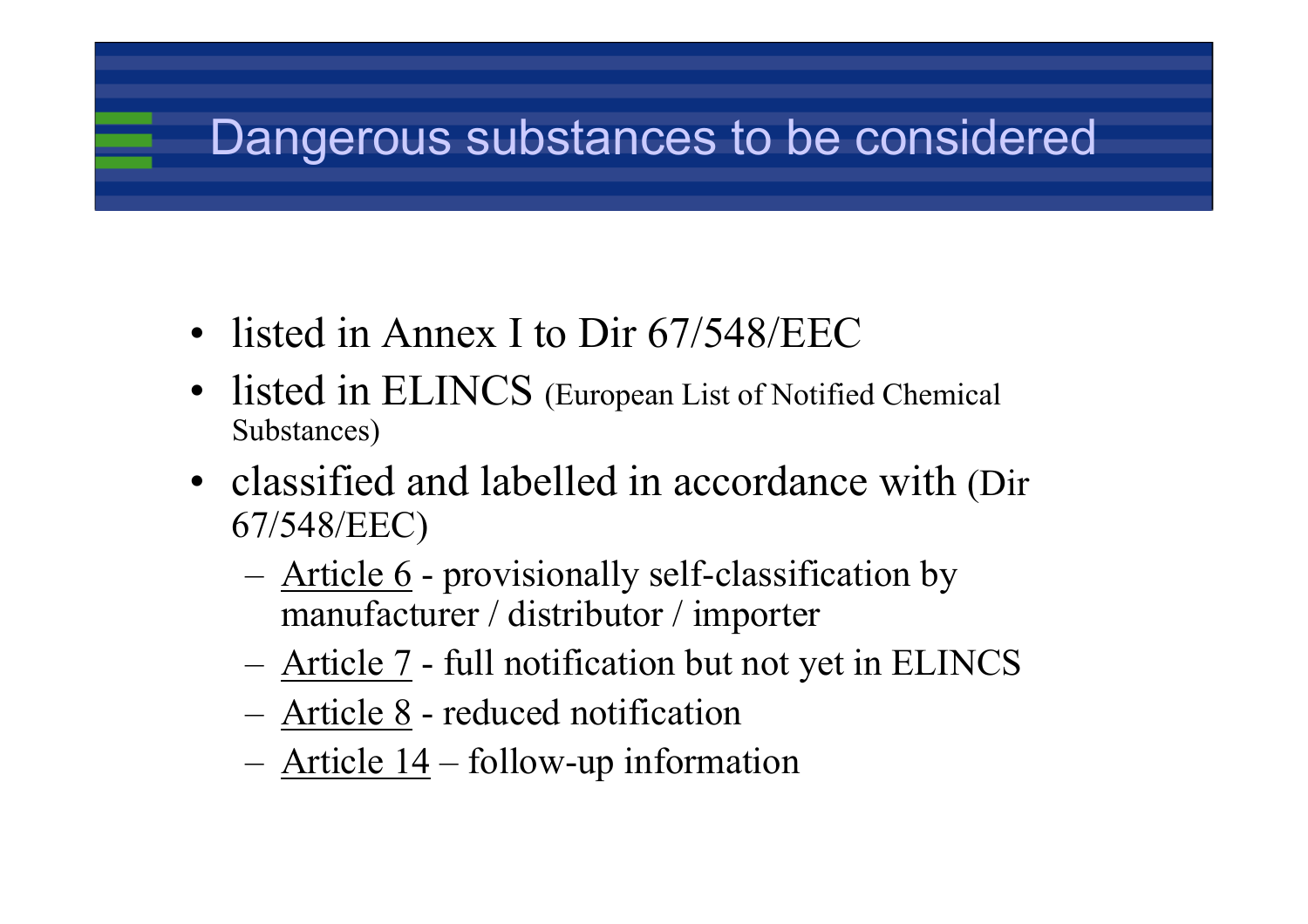## Possibilities for Hazard Evaluation

- Analysis of the entire preparation (as placed on the market)
	- by the test methods set our for substances (Annex V to Dir 67/548/EEC) or comparable methods (91/414/EEC)
	- classification according to the criteria set out for substances (Annex VI to Directive 67/548/EEC)
- However: discourages animal testing
	- no tests for CMRs endpoints
	- environment only tests for aquatic toxicity
- •Conventional method (only health & environment )
- •Account for human experience or studies
- •Account for potentiation or antagonism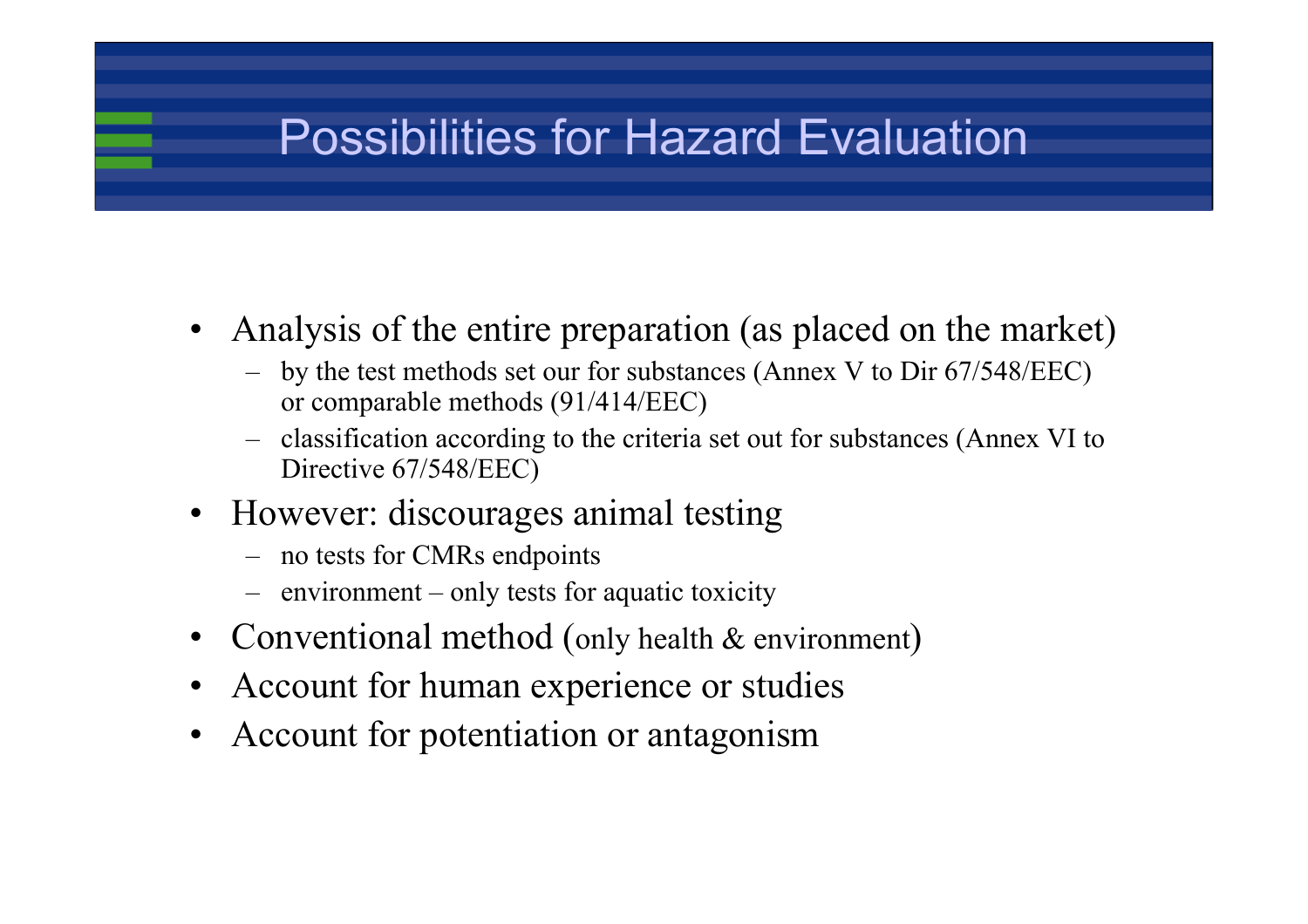## Classification provisions

| Phys-chem    | Article 5 | Annex I                                     |
|--------------|-----------|---------------------------------------------|
| Human health | Article 6 | Annex II<br>Part A – CM<br>Part $B - GCLs$  |
| Environment  | Article 7 | Annex III<br>Part $A - CM$<br>Part B – GCLs |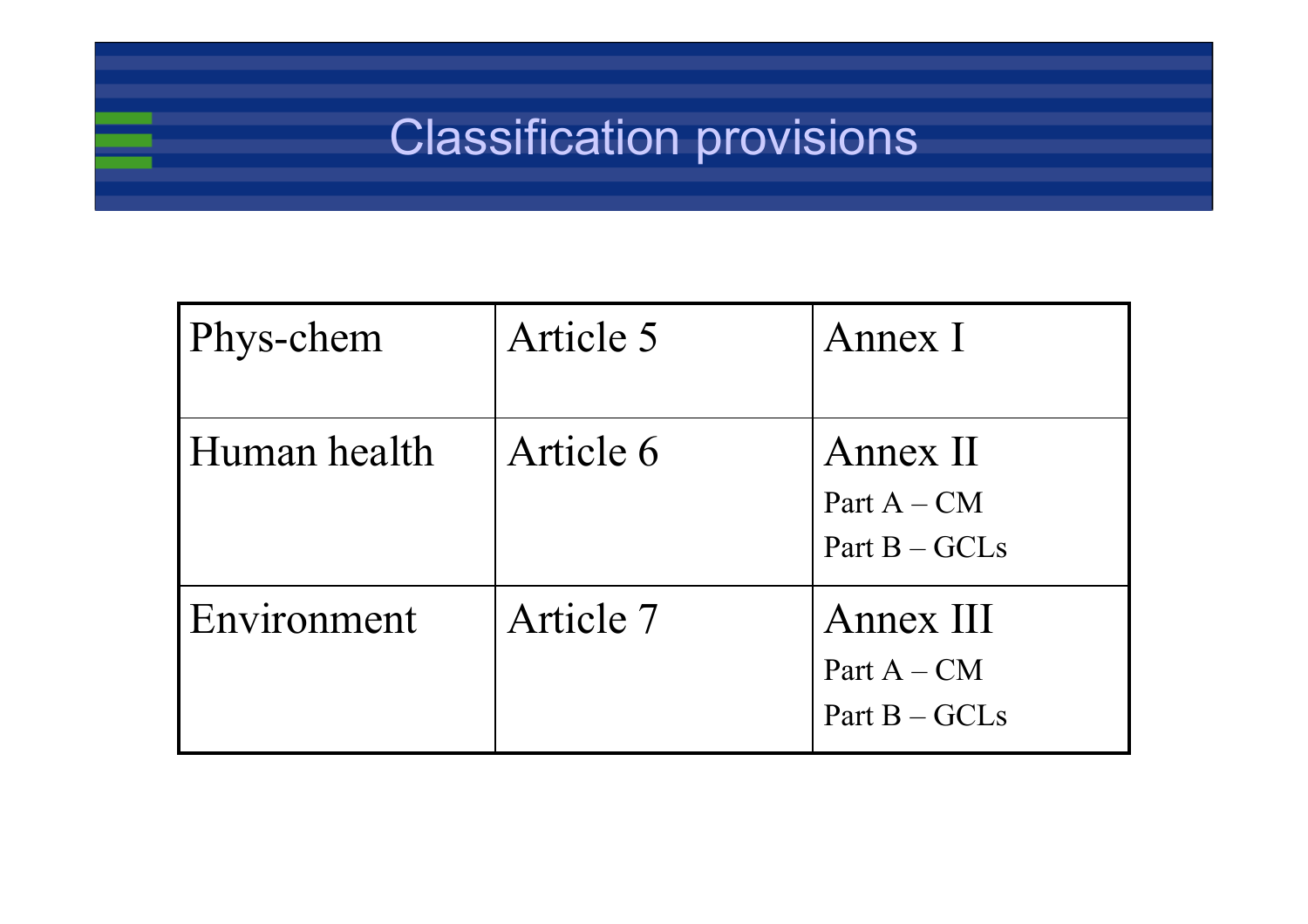## Phys-chem endpoints to be considered

- explosivity
- oxidising properties (includes organic peroxides)
- flammability

based on tests results or read-across with tested preparation of similar composition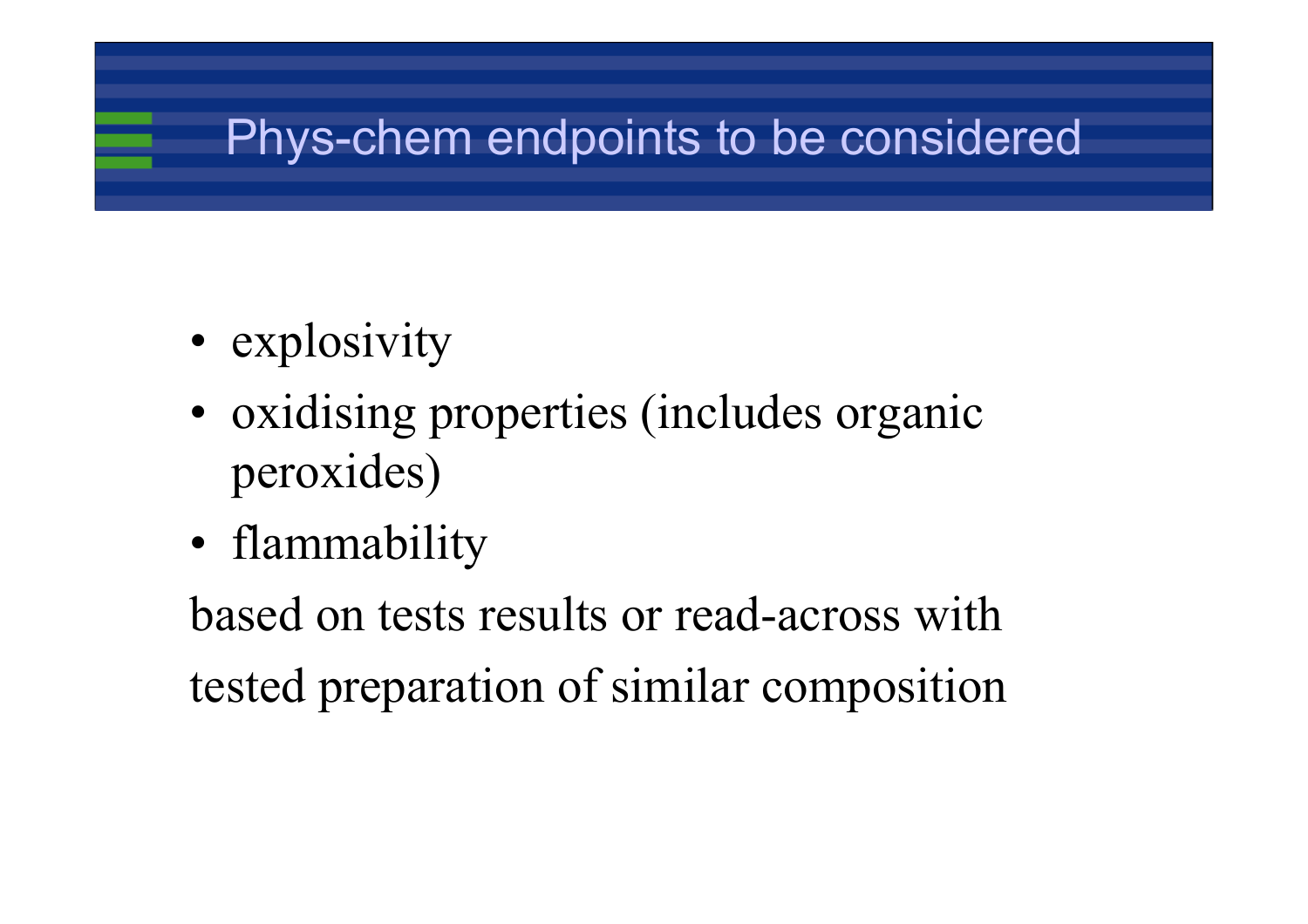## Health hazard endpoints to be considered

- • Acute Effects
	- acute lethal effects (acute toxicity)
	- non-lethal irreversible effects after a single exposure
	- corrosive effects, irritant effects
	- –sensitising effects (contact and respiratory)
- • Chronic Effects
	- severe effects after repeated or prolonged exposure
- • Specific Effects on Human Health
	- carcinogenic effects
	- mutagenic effects
	- effects on reproduction

based on test results (except CMR!) or by the CM (Annex II Part A or B)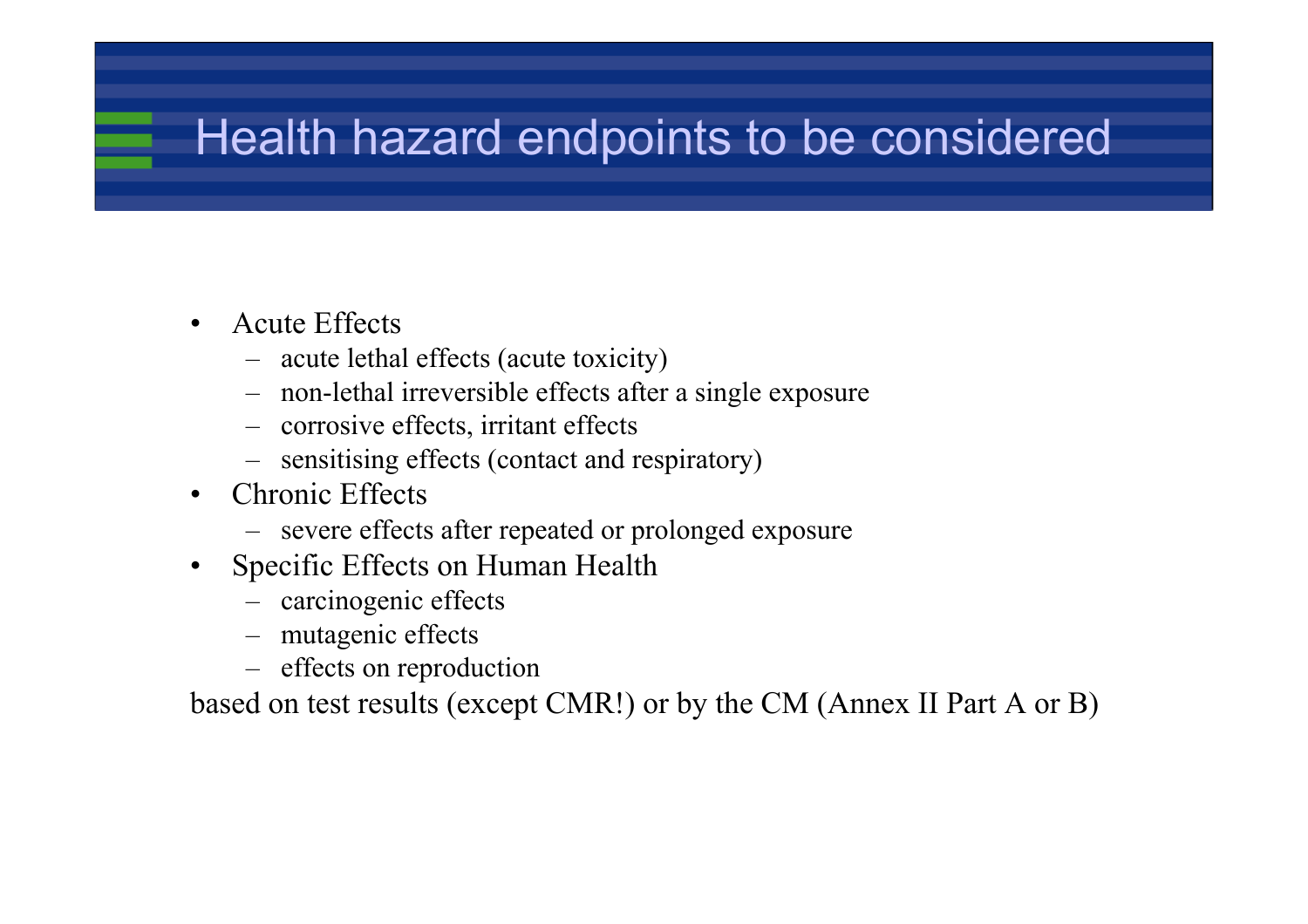#### Conventional Method (CM) in general

- is a calculation method (for effects which are assumed to be additive) based on the classification of each substance
- concerns all health (Annex II) and environmental hazards (Annex III)
- applies to preparations containing one or more dangerous substances above a certain concentration limit (either GCLs – Annex II or III to DPD or SCLs in Annex I to DSD)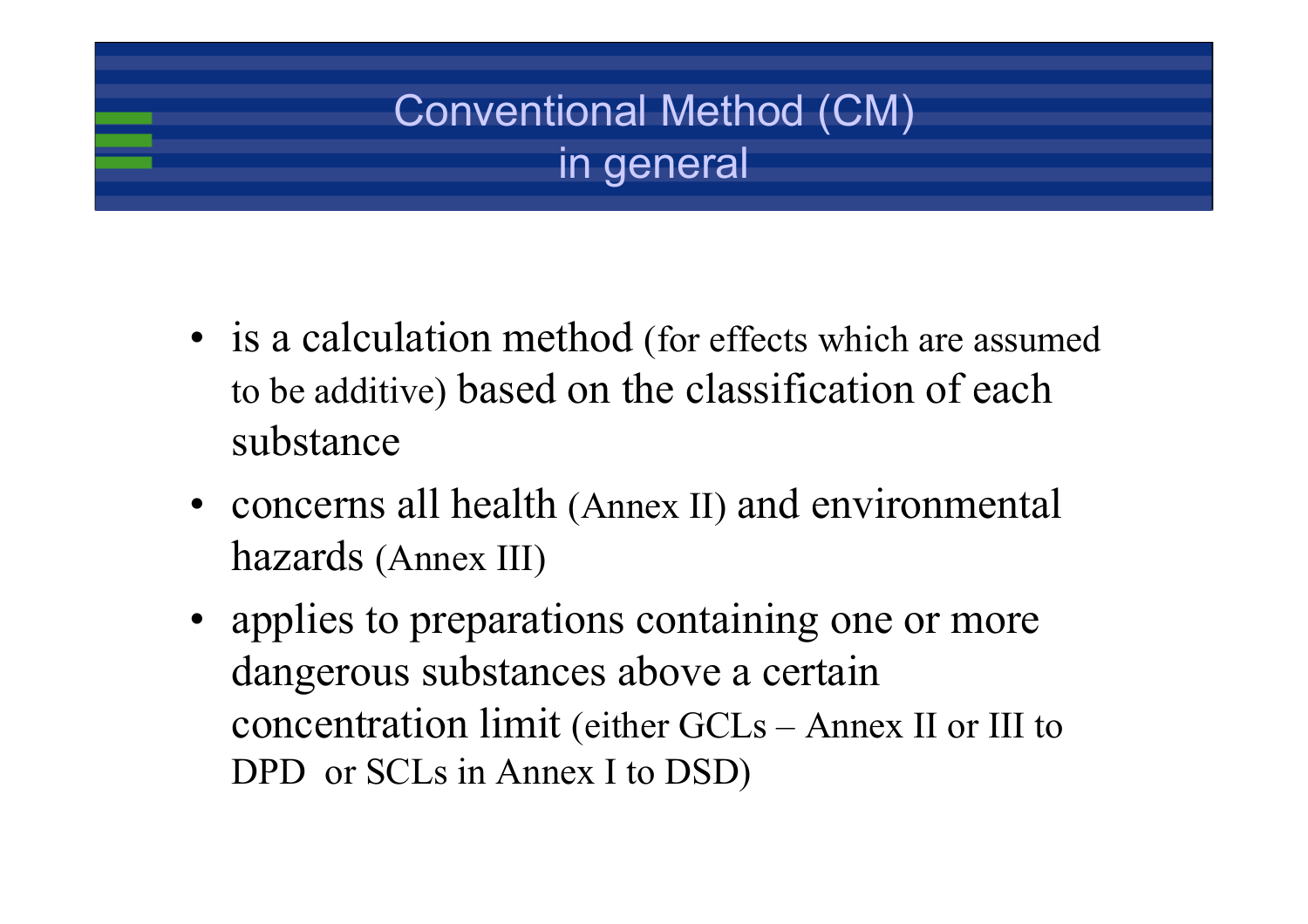#### Conventional method (CM) principles

- 1. Determination of the quotient (P/L) between the percentage **P** of a substance and the GCL **L**.
- 2. GCL **L** depends on the substance and on the hazardous effect
- 3. Examples of GCLs for acute health effects
	- LT+ for the classification as very toxic 7%,
	- LT for the classification as toxic  $1\%$  and
	- LXn for the classification as harmful  $0,1\%$ ,
- 4. unless individual concentration limits are specified in Annex I to Directive 67/548/EEC.

| Classifica-<br>tion of the<br>substance                              | Classification of the preparation |                             |                                |
|----------------------------------------------------------------------|-----------------------------------|-----------------------------|--------------------------------|
|                                                                      | $T^+$                             | T                           | Xn                             |
| $T^+$ with<br>R <sub>26</sub> , R <sub>27</sub> ,<br>R <sub>28</sub> | $LT^* \geq 7\%$                   | $1\% \leq LT$<br>$\leq 7\%$ | $0,1\% \leq$<br>$LXn \leq 1\%$ |
| T with<br>R23, R24,<br>R <sub>25</sub>                               |                                   | $LT \geq 25\%$              | $3\% \leq LXn$<br>$\leq$ 25%   |
| Xn with<br>R <sub>20</sub> , R <sub>21</sub> ,<br>R <sub>22</sub>    |                                   |                             | LXn ><br>25%                   |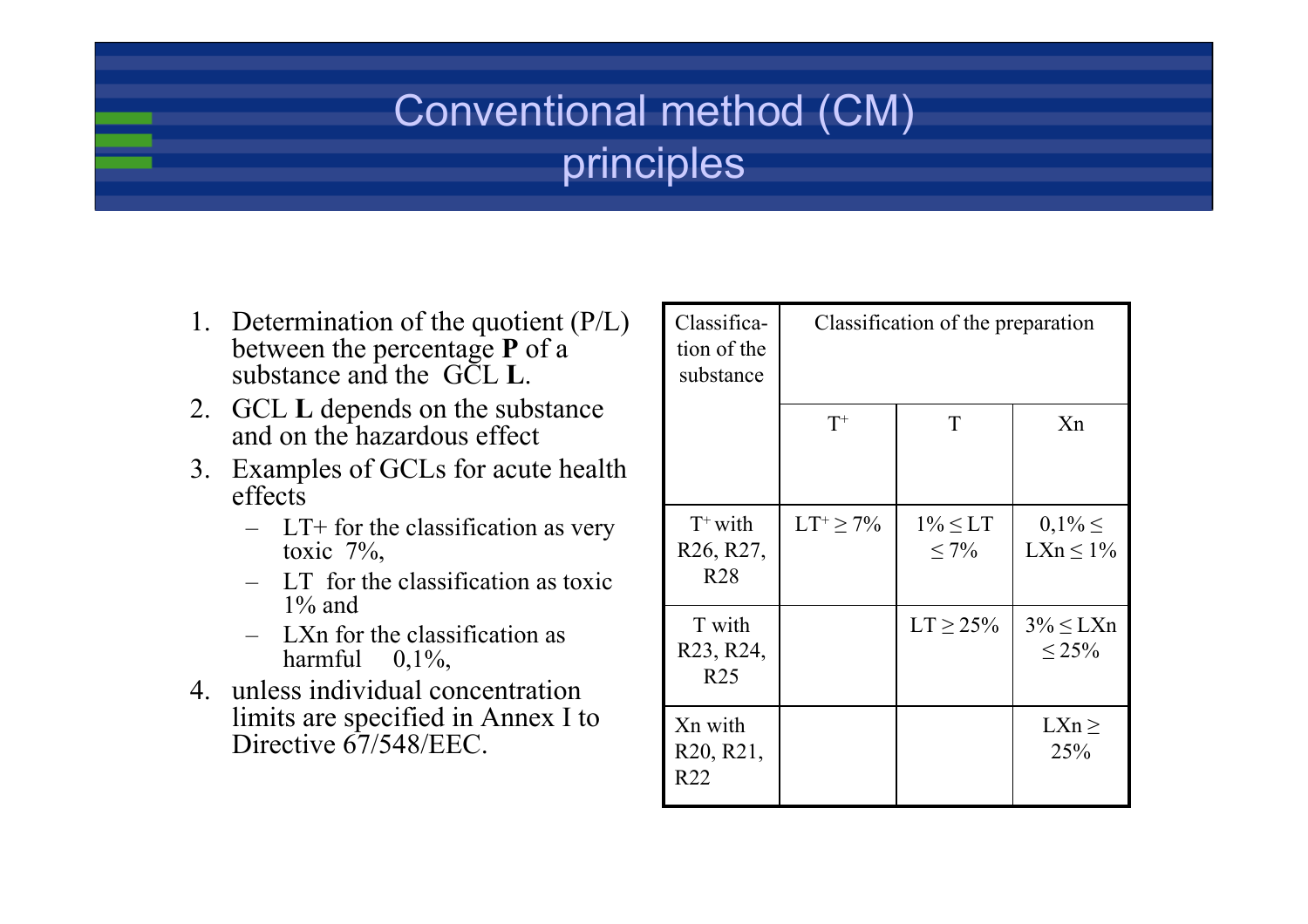Conventional method (CM) step by step approach 1

- All the values P/L of one hazard category are added.
- If the sum of the quotients is  $\geq 1$ , the preparation has to be classified according to this property.

In the following, the example is given for acute toxicity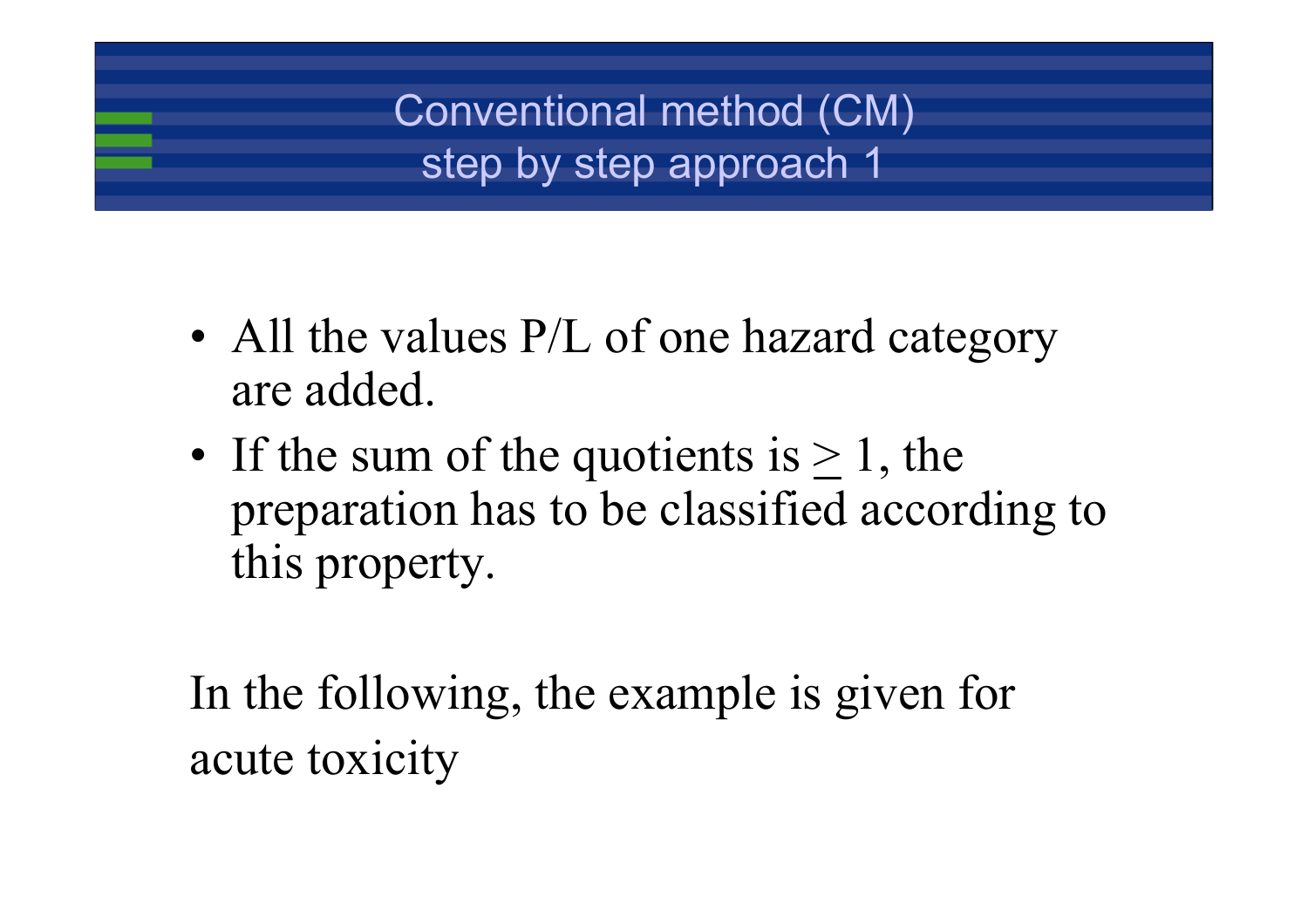#### Conventional method – step by step approach 2

• For a preparation containing substances with acute lethal effects one has to determine if the preparation itself has to be classified as "very toxic" due to the substance(s) which is/are classified as  $\mathrm{T}^+$ 

 $\sum$ ( P<sub>T+</sub>/ L<sub>T+</sub>)  $\geq$  1  $\rightarrow$  $\rm T$ +

• If this is not the case, it has to be determined if the preparation has to be classified as "toxic" due to the contents of very toxic and toxic substances.

 $\sum ($   $P_{T+} / L_T + P_{T} / L_T ) \ge 1$  $\blacktriangleright$ T

• If this is not the case either, it has to be calculated if the preparation has to be classified as "harmful" due to its contents of very toxic, toxic and harmful substances.

$$
\sum (P_{T+} / L_{Xn} + P_{T} / L_{Xn} + P_{Xn} / L_{Xn}) \ge 1 \quad \blacktriangleright \qquad Xn
$$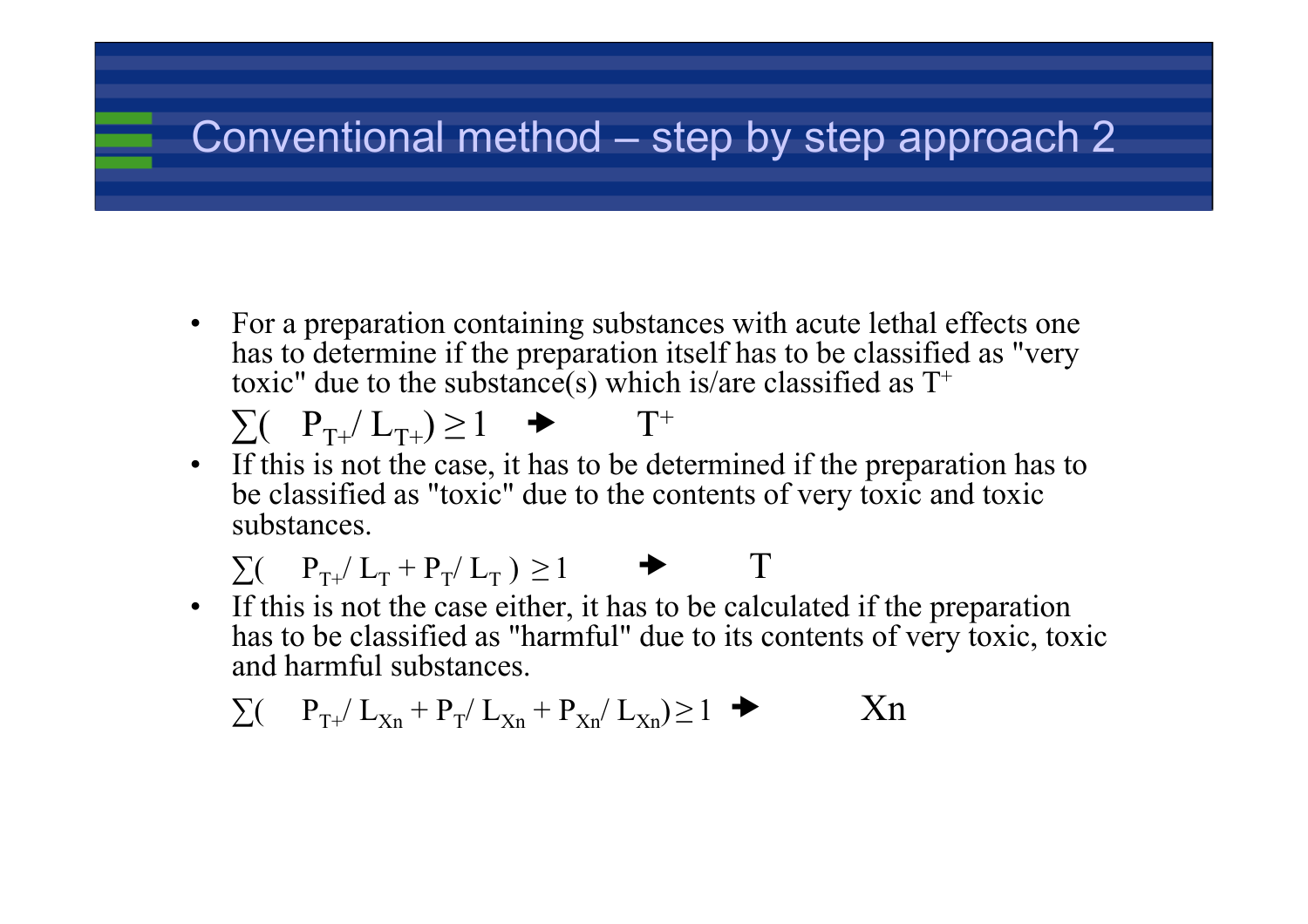#### Concentrations above which dangerous substances have to be taken into account

| Danger Category                              | gaseous preparations | other preparations |  |
|----------------------------------------------|----------------------|--------------------|--|
|                                              | $\%$ vol/vol         | $\%$ W/W           |  |
| very toxic, toxic, CMR cat 1 & 2             | $\geq 0.02$          | $\geq 0,1$         |  |
| harmful, irritant, sensitising<br>CMR cat. 3 | $\geq 0.2$           | $\geq 1$           |  |
| corrosive                                    | $\geq 0.02$          | $\geq 1$           |  |
| dangerous for environment N                  |                      | $\geq 0,1$         |  |
| dangerous for environment ozone              | $\geq 0,1$           | $\geq 0,1$         |  |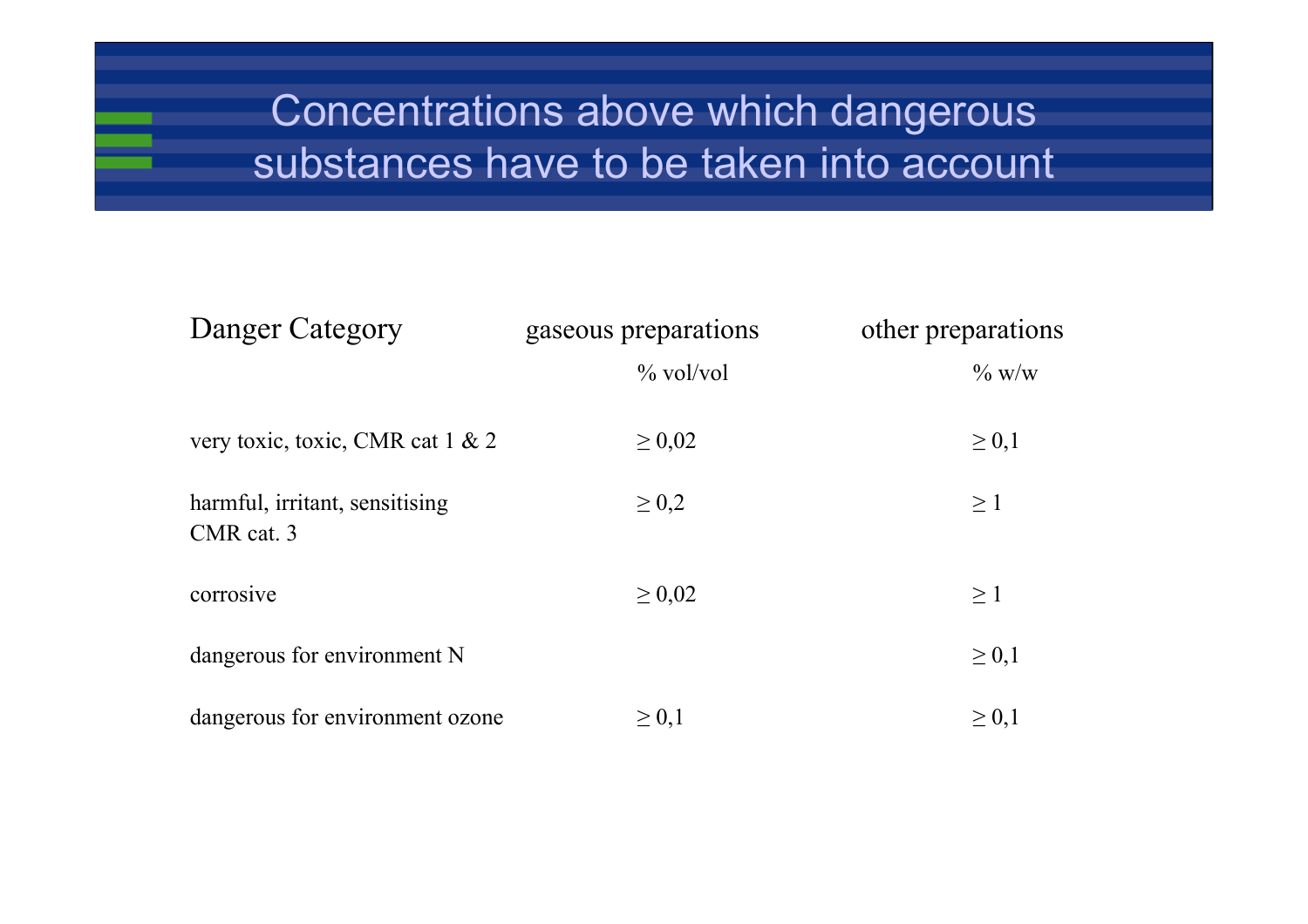## Health hazards – additional remarks

- neither the preparation nor any of its constituents have been tested for a specific effect
	- no obligation to generate the data
	- preparation will not be classified for this effect.
- ranking of available information
	- validated human experience
	- animal experiments as far as accepted by the Directive
	- conventional method
- taking into account of effects such as potentiation or antagonism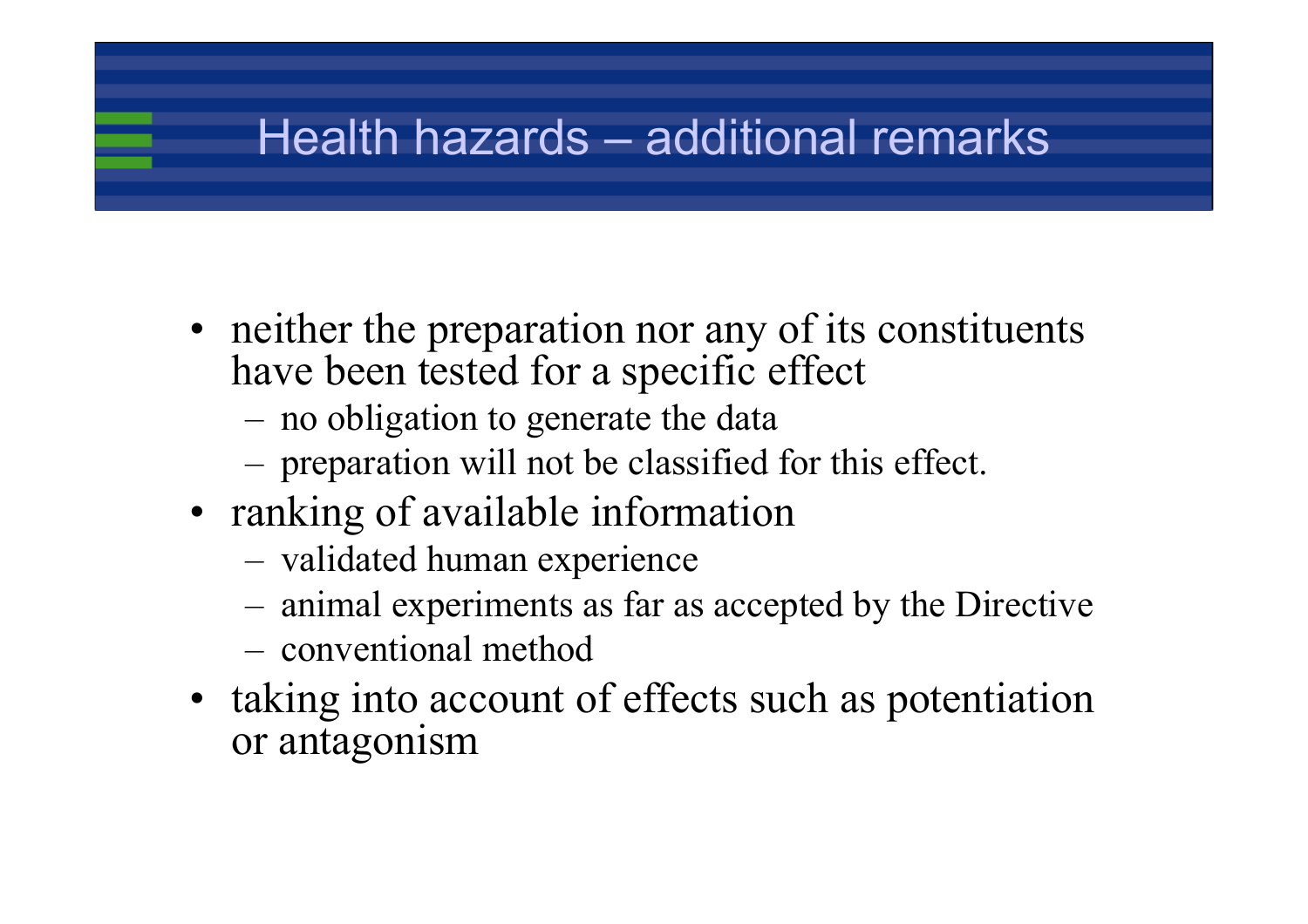## Environmental endpoints to be considered

- Acute toxicity to aquatic environment to one or more of the following groups:
	- Fish
	- Aquatic invertebrates (usually *Daphnia spp.* ) Algae
- Ozone depleting substances based on test results or by the conventional method (Annex III Part A or B)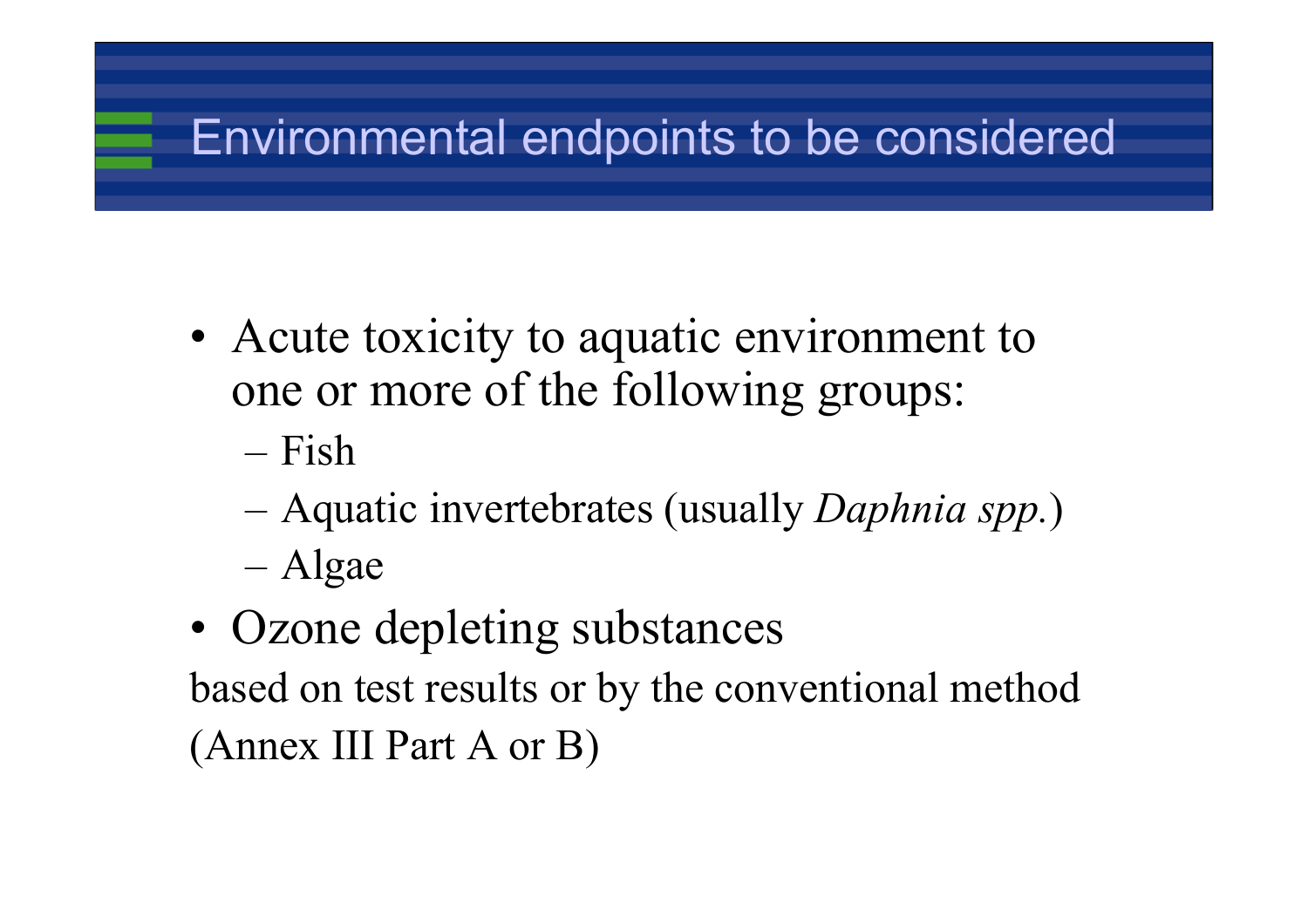

- Trade name of product
- Name, address, telephone
- Chemical components of the preparation:
	- Very toxic, toxic or harmful
	- Corrosive
	- Sensitizing
	- Carcinogenic, mutagenic
	- Reprotoxic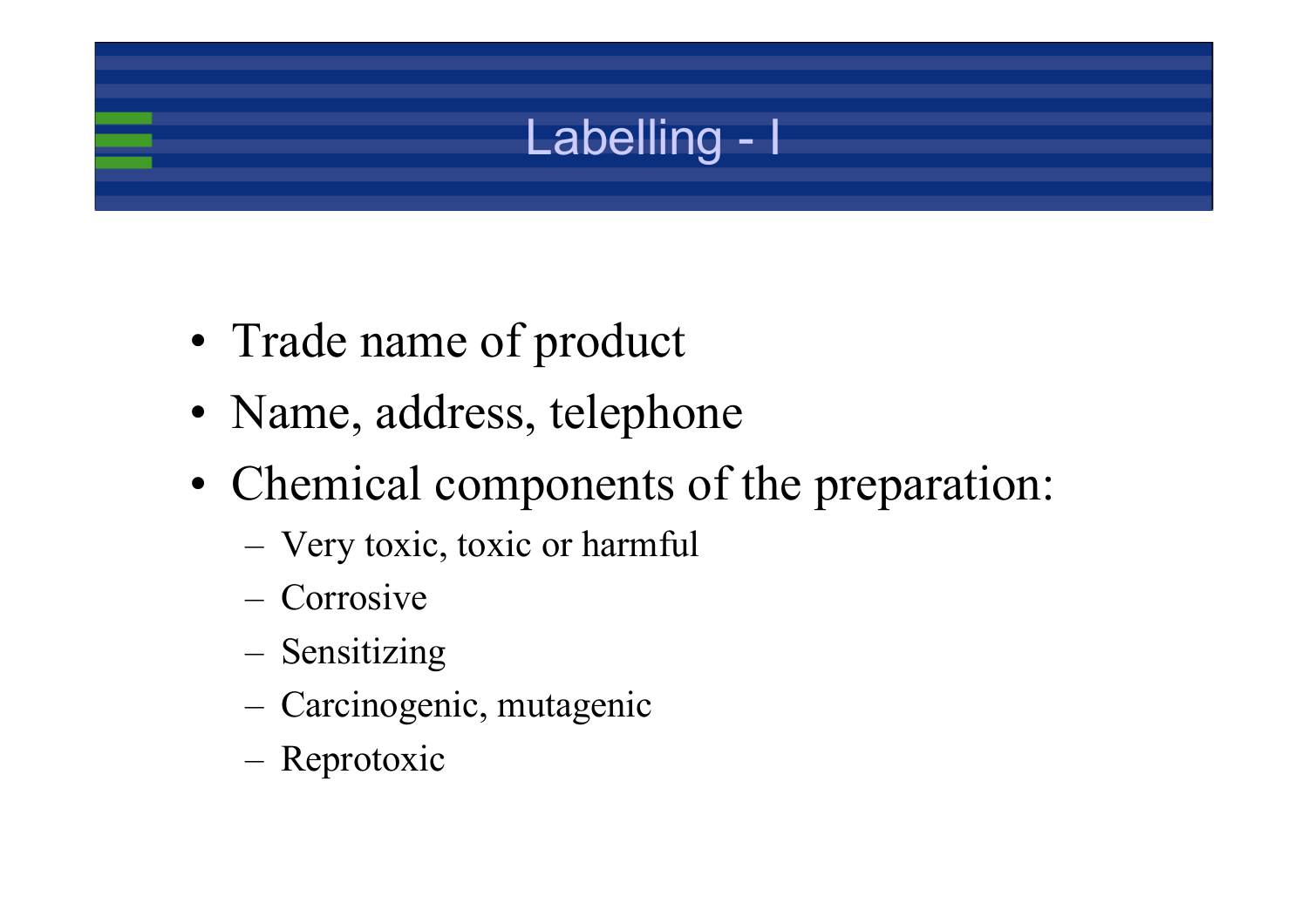## Labelling - II

- Symbols and indications of danger
- Risk and Safety phrases
- Quantity if sold to public
- Readable size, quality and horizontal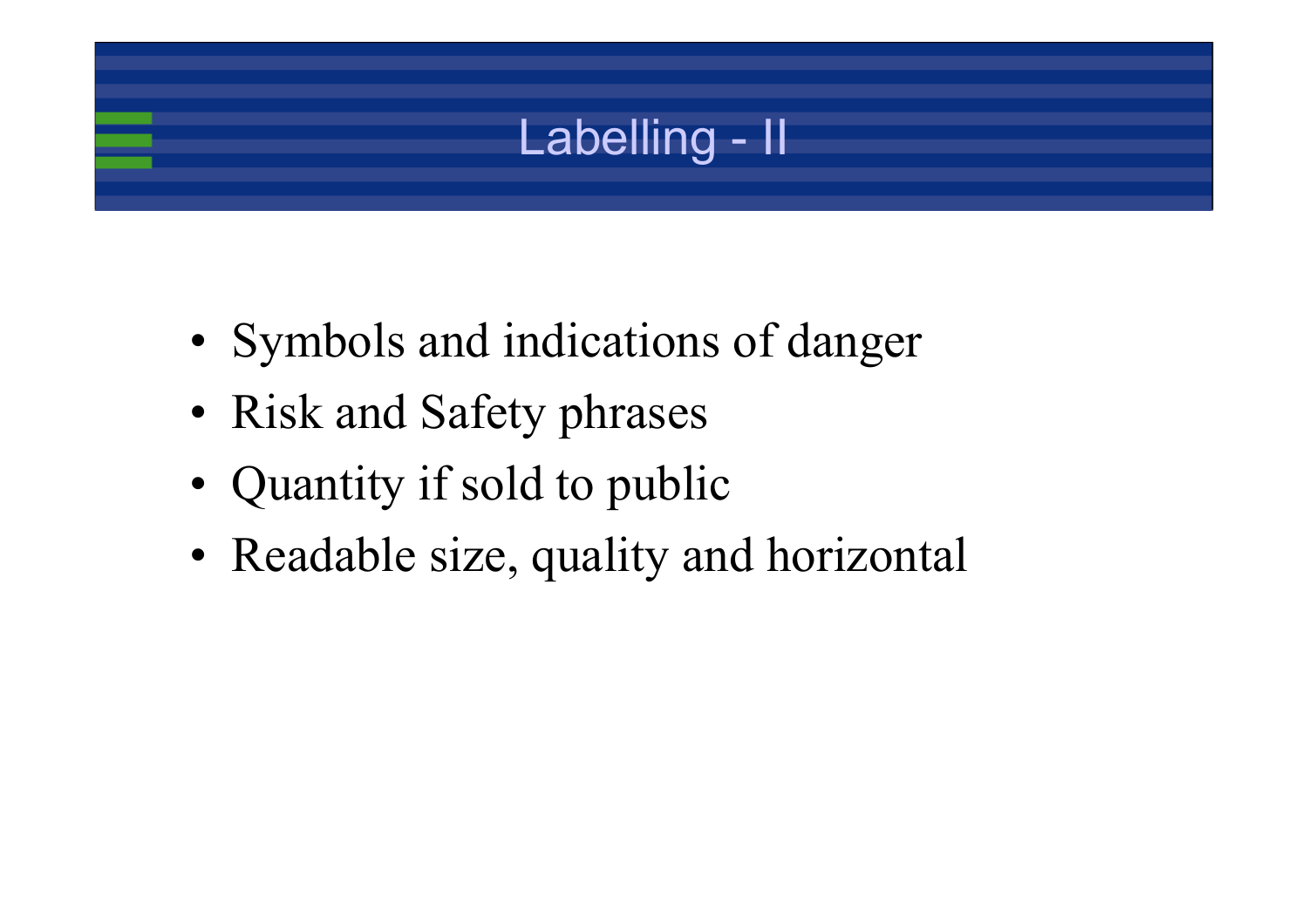## Confidentiality (Article 15)

- Only by direct application of producer / manufacturer / importer to the CA of a Member State
- Only for harmful substances not classified
	- as carcinogenic, mutagenic, reprotoxic, sensitizer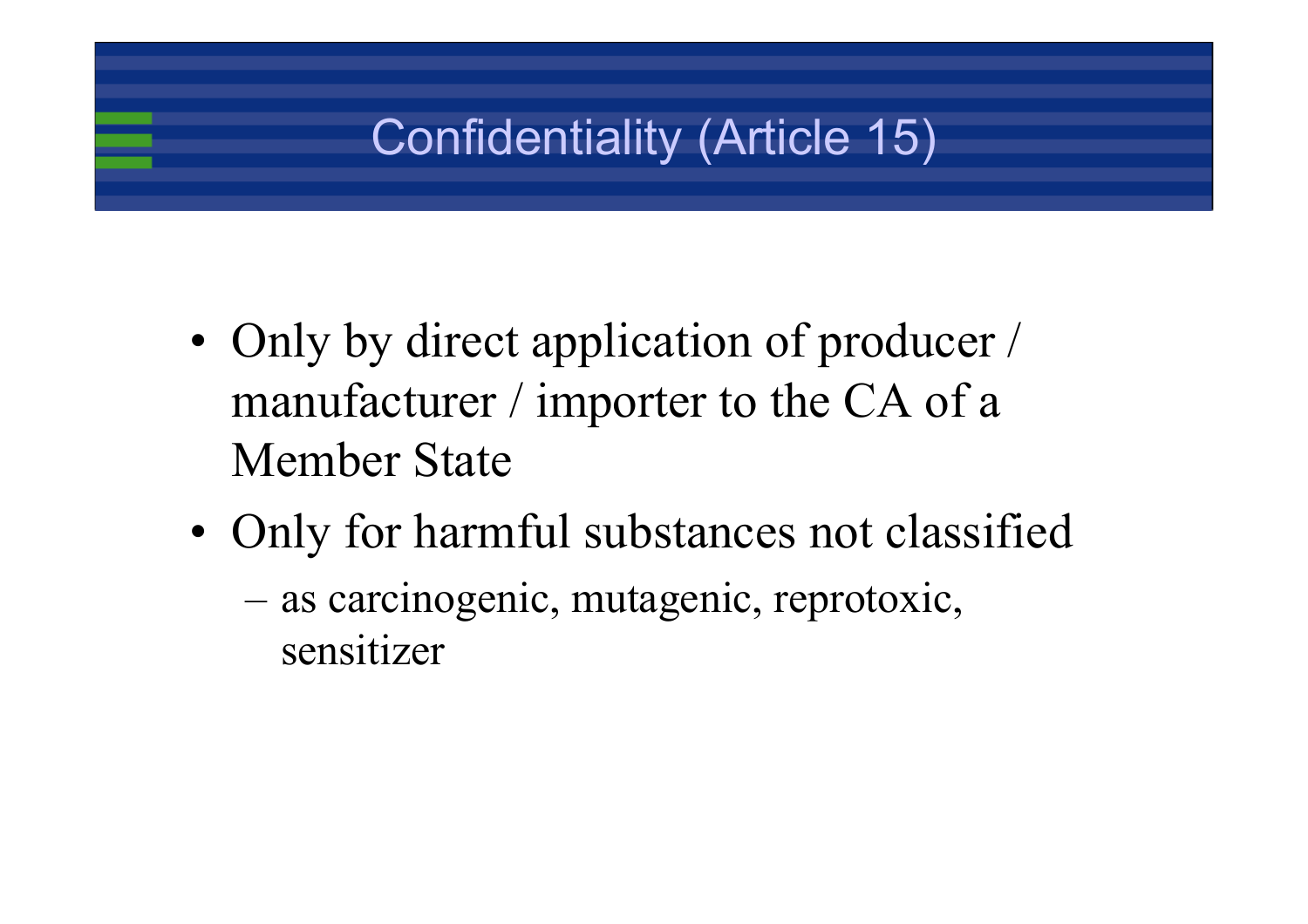## Specific Provisions

- not dangerous within the meaning of Article 5, 6 or 7, but may nevertheless present a specific hazard
	- – Article 9 / Annex IV (child-resistant fastenings and tactile warnings)
	- – Article 10 / Annex V (additional labelling provisions for certain preparations)
	- –Article 14 (Safety Data Sheet)